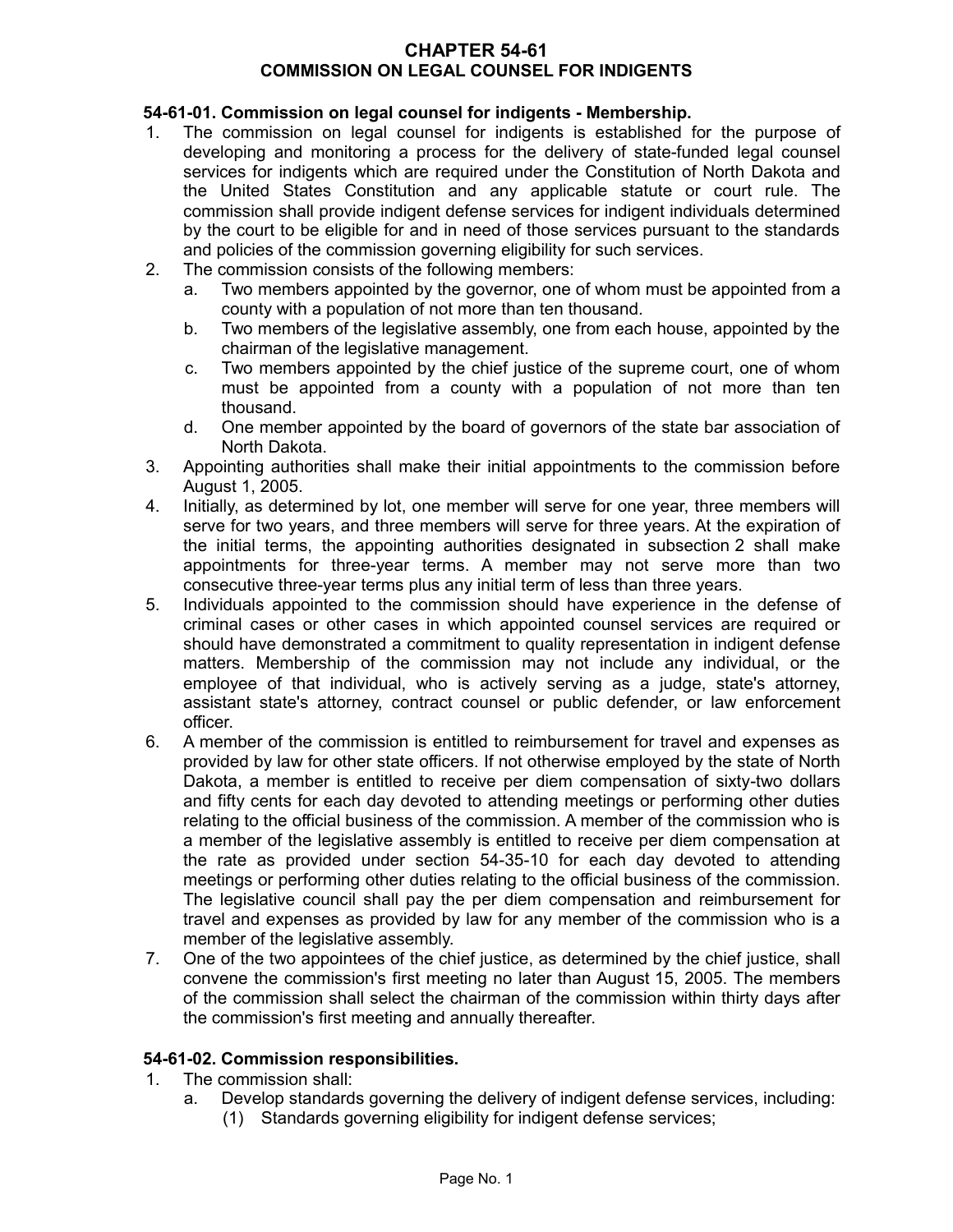- (2) Standards for maintaining and operating regional public defender offices if established;
- (3) Standards prescribing minimum experience, training, and other qualifications for contract counsel and public defenders;
- (4) Standards for contract counsel and public defender caseloads;
- (5) Standards for the evaluation of contract counsel and public defenders;
- (6) Standards for independent, competent, and efficient representation of clients whose cases present conflicts of interest;
- (7) Standards for the reimbursement of expenses incurred by contract counsel; and
- (8) Other standards considered necessary and appropriate to ensure the delivery of adequate indigent defense services.
- b. Establish and implement a process of contracting for legal counsel services for indigents.
- c. Establish public defender offices in the regions of the state as the commission considers necessary and appropriate.
- d. Establish a method for accurately tracking and monitoring caseloads of contract counsel and public defenders.
- e. Approve and submit a biennial budget request to the office of the budget.
- 2. Upon the request of a county or city, the commission may agree to provide indigent defense services in the county or city for those cases in which the county or city is otherwise required to provide such services. Moneys received by the commission in accordance with an agreement under this subsection must be deposited in the indigent defense administration fund.
- 3. The commission shall adopt rules for the exercise of its authority under this chapter in a manner generally consistent with the notice and comment provisions of section 28-32-11.
- 4. Notwithstanding any provision of state law making the records confidential, but subject to any prohibitions in federal law, in addition to or in lieu of a subpoena, in determining eligibility for public defender services the commission may obtain access, relevant to making an eligibility determination for indigent defense services, to:
	- a. All records of other state and local government agencies relevant to determination of eligibility for indigent defense services, including:
		- (1) Vital statistics, including records of marriage, birth, and divorce;
		- (2) Local tax and revenue records, including information on residence address, employer, income, and assets;
		- (3) Records concerning real and titled personal property;
		- (4) Records of occupational and professional licenses and records concerning the ownership and control of corporations, partnerships, and other business entities;
		- (5) Employment security records;
		- (6) Workforce safety and insurance records pursuant to a release signed by an individual or as otherwise provided in section 65-05-32;
		- (7) Records of all agencies administering public assistance programs;
		- (8) Records of the department of transportation, which access is not subject to the requirements in section 39-16-03;
		- (9) Corrections records;
		- (10) Law enforcement records; and
		- (11) Subject to an agreement with the state tax commissioner, state tax and revenue records, including information on residence address, employer, income, and assets; and
	- b. Certain information contained in records held by private entities, subject to safeguards on privacy and information security, consisting of:
		- (1) The name, address, social security number, and other requested relevant income or asset information of the individual and the name and address of the employer of the individual, as appearing in customer records of public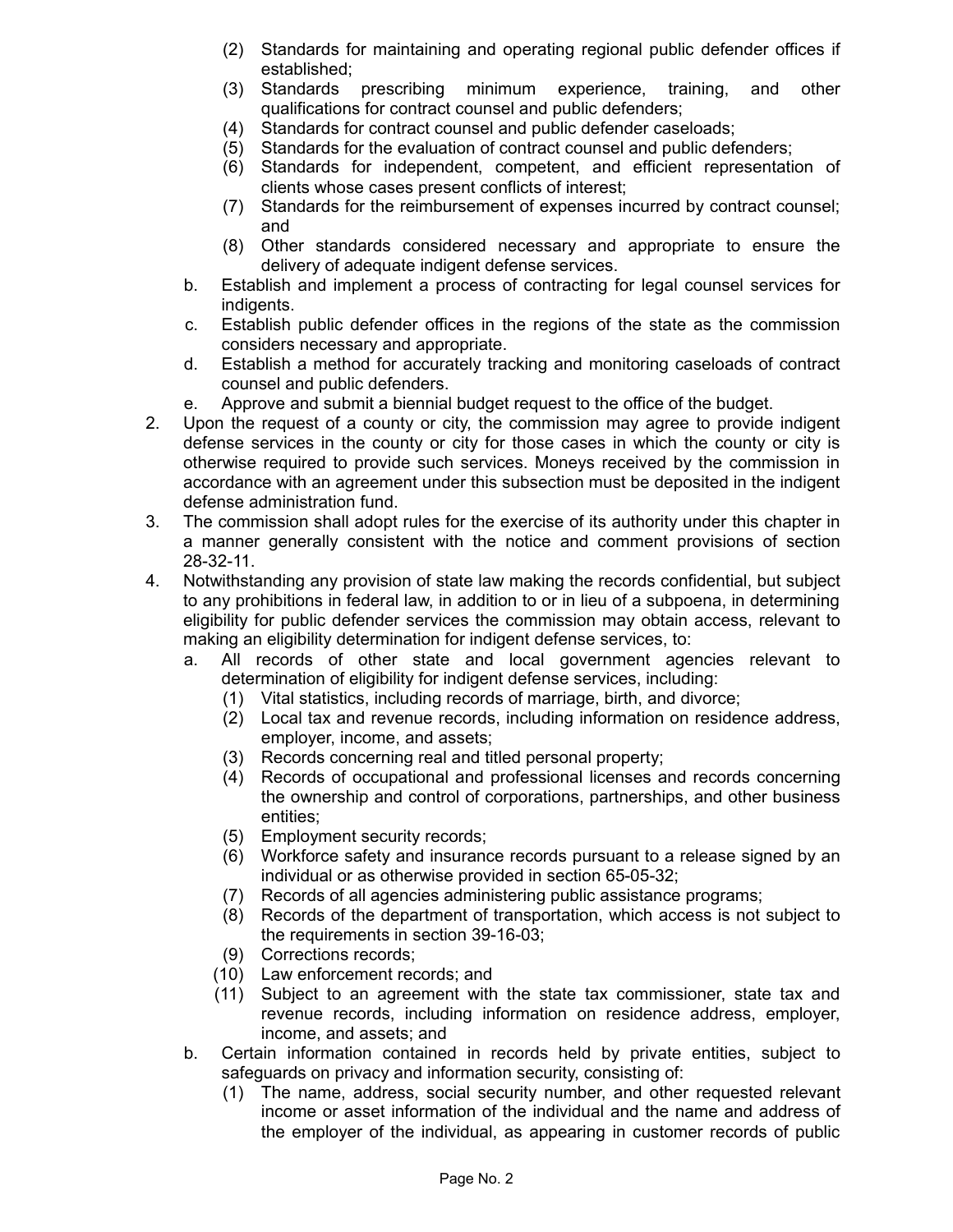utilities, including cellular and wireless telephone service providers and cable television companies, pursuant to an administrative subpoena if requested; and

- (2) Information on assets and liabilities of the individual held by financial institutions.
- 5. If a government agency or private entity denies the commission access to records under subsection 4, the denial must include a statement of the legal authority for the denial.

## **54-61-02.1. Contract services.**

The commission on legal counsel for indigents shall contract for public defender services at a minimum level of fifty percent of its biennial caseload.

### **54-61-03. Commission director - Responsibilities.**

- 1. The commission shall appoint a director who must be chosen on the basis of training, experience, and other qualifications considered appropriate. The director must be an attorney licensed and eligible to practice law in this state at the time of appointment and at all times during service as director. The director may be removed for cause by a majority vote of commission members.
- 2. The director shall:
	- a. Assist the commission in developing standards for the delivery of adequate indigent defense services;
	- b. Administer and coordinate delivery of indigent defense services and supervise compliance with commission standards;
	- c. Recommend the establishment of public defender offices when considered necessary and appropriate to the delivery of adequate indigent defense services;
	- d. Conduct regular training programs for contract counsel and public defenders;
	- e. Subject to policies and procedures established by the commission, hire the professional, technical, and support personnel, including attorneys to serve as public defenders, considered reasonably necessary for the efficient delivery of indigent defense services;
	- f. Prepare and submit to the commission a proposed biennial budget for the provision of indigent defense services; an annual report containing pertinent data on the operation, needs, and costs of the indigent defense contract system and any established public defender offices; and any other information as the commission may require;
	- g. Submit the annual report required under subdivision f to the legislative council; and
	- h. Perform other duties as the commission may assign.

# **54-61-04. Records, files, and information - Accessibility - Confidentiality.**

Except as otherwise provided in this section, any file, record, or information regarding representation of a party under sections 54-61-01 through 54-61-03 which is attorney work-product or otherwise subject to any attorney-client privilege is confidential and may not be disclosed except in accordance with a court order or in response to applicable discovery rules. Any file, record, or information regarding representation of a party under this chapter which is attorney work product or otherwise subject to any attorney-client privilege may be disclosed to the party to whom representation was provided, the attorney who provided the representation, and newly assigned counsel with consent of the represented party. All other case-related records are exempt from disclosure except as otherwise provided in rules adopted by the commission. Information or records obtained by the commission relating to allegations of misconduct by an attorney in the employ of, or providing indigent services for, the commission are exempt from disclosure except as otherwise provided in rules adopted by the commission unless and until the matter is referred for formal disposition under rules adopted by the supreme court.